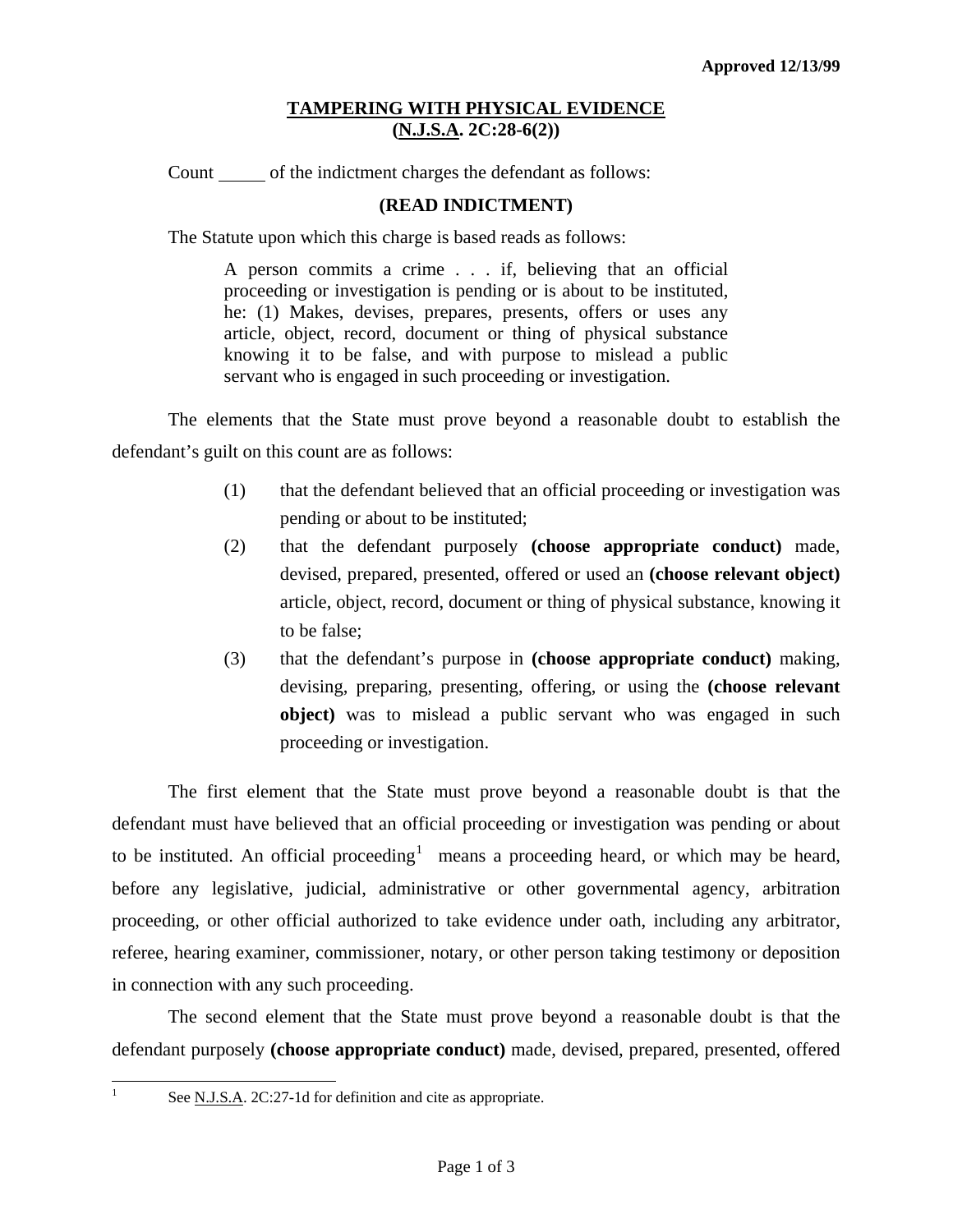## **TAMPERING WITH PHYSICAL EVIDENCE (N.J.S.A. 2C:28-6(2))**

or used the **(choose relevant object)** article, object, record, document, or thing of physical substance, knowing it to be false.

 A person acts purposely with respect to the nature of his/her conduct or a result thereof if it is his/her conscious object to engage in conduct of that nature or to cause such a result. A person acts purposely with respect to attendant circumstances if he/she is aware of such circumstances or if he/she believes or hopes that they exist or if he/she means to act in a certain way or to cause a certain result.

 A person acts knowingly with respect to the nature of his/her conduct or the attendant circumstances if he/she is aware that his/her conduct is of that nature, or that such circumstances exist, or if he/she is aware of a high probability of their existence. A person acts knowingly with respect to a result of his/her conduct if he/she is aware that it is practically certain that his/her conduct will cause such a result. "Knowing," "with knowledge" or equivalent terms have the same meaning.

 Belief, knowledge and purpose are conditions of the mind which can not be seen and can only be determined by inferences from conduct, words or acts. A state of mind is rarely susceptible of direct proof, but must ordinarily be inferred from the facts. Therefore, it is not necessary, members of the jury, that the State produce witnesses to testify that an accused said he/she had a certain state of mind when he/she engaged in a particular act. It is within your power to find that such proof has been furnished beyond a reasonable doubt by inference which may arise from the nature of his/her acts and his/her conduct, and from all he/she said and did at the particular time and place, and from all of the surrounding circumstances.

 The third element that the State must prove beyond a reasonable doubt is that defendant's purpose in **(choose appropriate conduct)** making, devising, preparing, presenting, offering or using the **(choose object)** article, object, record, document or thing of physical substance was to mislead a public servant who was engaged in such proceeding or investigation. Under our law, a public servant is any officer or employee of government, including legislators and judges, and any person participating as a juror, advisor, consultant or otherwise, in performing a governmental function.[2](#page-1-0)

If you find that the State has proven all of the elements of this offense beyond a

<span id="page-1-0"></span> $\frac{1}{2}$ 

Just serving as a witness in a proceeding does not make a person a public servant. N.J.S.A. 2C:27-1g.